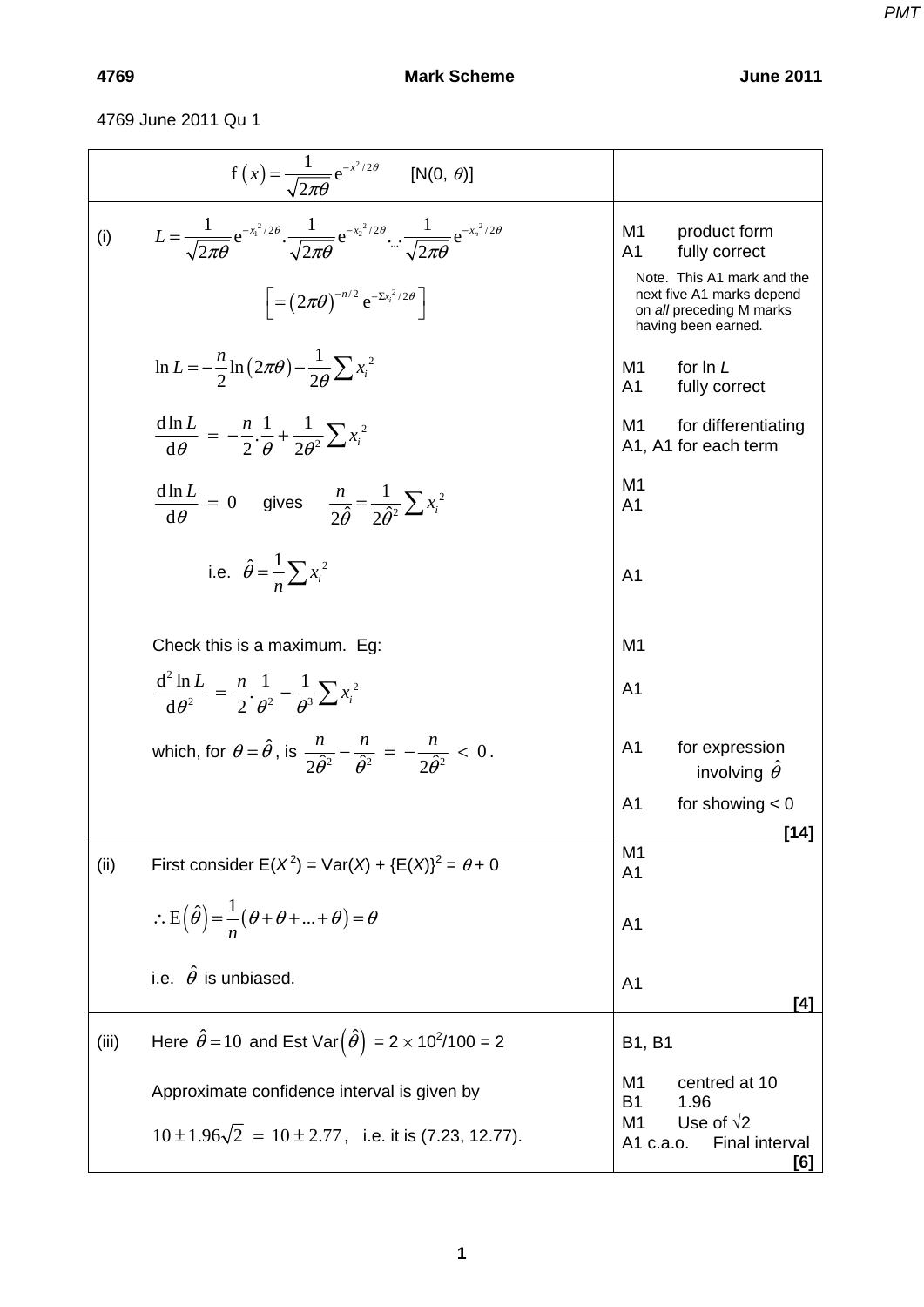4769 June 2011 Qu 2

| (i)   | $f(x) = \frac{1}{2}e^{-x/2}$<br>$n=2$                                                                                                                                             |                                                                       |
|-------|-----------------------------------------------------------------------------------------------------------------------------------------------------------------------------------|-----------------------------------------------------------------------|
|       | $\mathbf{M}\left(\theta\right) = \mathbf{E}\left(e^{\theta X}\right) = \int_{0}^{\infty} \frac{1}{2} e^{-x\left(\frac{1}{2}-\theta\right)} dx$                                    | A1<br>Any equivalent form                                             |
|       | $=\frac{1}{2}\left \frac{e^{-x(\frac{1}{2}-\theta)}}{-(\frac{1}{2}-\theta)}\right $ [A1] $=\frac{\frac{1}{2}}{\frac{1}{2}-\theta}$ [A1] $=(1-2\theta)^{-1}$ [A1]                  | A1, A1, A1 for each<br>expression, as shown,<br>beware printed answer |
|       | $f(x) = \frac{1}{4}xe^{-x/2}$<br>$n=4$                                                                                                                                            |                                                                       |
|       | $\mathbf{M}\left(\boldsymbol{\theta}\right) = \int_{0}^{\infty} \frac{1}{4} x e^{-x\left(\frac{1}{2}-\boldsymbol{\theta}\right)} dx$                                              | M1 for attempt to integrate<br>this by parts                          |
|       | $= \frac{1}{4} \left  \frac{xe^{-x(\frac{1}{2}-\theta)}}{-(\frac{1}{2}-\theta)} \right $ [A1] $-\int_0^{\infty} \frac{e^{-x(\frac{1}{2}-\theta)}}{-(\frac{1}{2}-\theta)} dx$ [A1] | A1, A1 for each component,<br>as shown                                |
|       | = $\frac{1}{4}$ [0-0] [A1] + $\frac{1}{1-\theta}$ 2(1-2 $\theta$ ) <sup>-1</sup> [A1]                                                                                             | A1, A1 for each component,<br>as shown                                |
|       | $= \frac{1}{2} \frac{1}{\frac{1}{2}(1-2\theta)} (1-2\theta)^{-1} = (1-2\theta)^{-2}$                                                                                              | A1 for final answer,<br>beware printed answer                         |
|       |                                                                                                                                                                                   | [10]                                                                  |
| (ii)  | $M'(\theta) = -2(-\frac{n}{2})(1-2\theta)^{-\frac{n}{2}-1} = n(1-2\theta)^{-\frac{n}{2}-1}$<br>$Mean = M'(0)$                                                                     | M1 A1                                                                 |
|       | $\therefore$ mean = n                                                                                                                                                             | A <sub>1</sub>                                                        |
|       | Variance = $M''(0) - {M'(0)}^2$                                                                                                                                                   |                                                                       |
|       | $M''(\theta) = n(-\frac{n}{2}-1)(-2)(1-2\theta)^{-\frac{n}{2}-2} = n(n+2)(1-2\theta)^{-\frac{n}{2}-2}$                                                                            | M1 A1                                                                 |
|       | : $M''(0) = n(n + 2)$                                                                                                                                                             | A <sub>1</sub>                                                        |
|       | $\therefore$ variance = $n(n + 2) - n^2 = 2n$                                                                                                                                     | A <sub>1</sub>                                                        |
| mgf.] | [Note. This part of the question may also be done by expanding the                                                                                                                | $[7]$                                                                 |

**Solution continued on next page**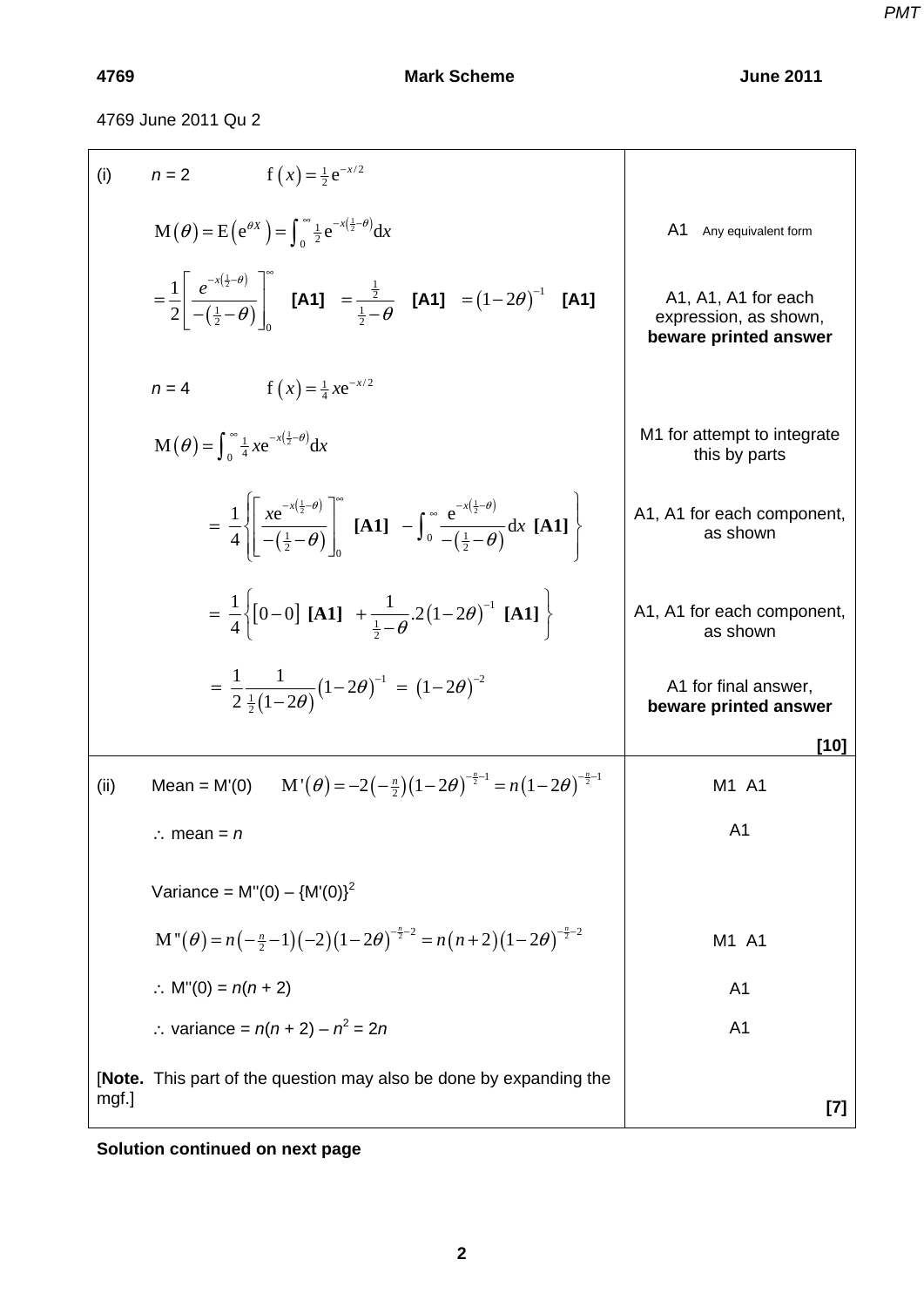## 4769 June 2011 Qu 2 **continued**

| (iii) | By convolution theorem,                                                                                                              | M <sub>1</sub>                                      |       |
|-------|--------------------------------------------------------------------------------------------------------------------------------------|-----------------------------------------------------|-------|
|       | $M_{\rm w}(\theta) = \left\{ (1-2\theta)^{-\frac{1}{2}} \right\}^{k} = (1-2\theta)^{-k/2}.$                                          | B <sub>1</sub>                                      |       |
|       | This is the mgf of $\chi^2$ ,                                                                                                        |                                                     |       |
|       | so (by uniqueness of mgfs)                                                                                                           | M <sub>1</sub>                                      |       |
|       | $W \sim \chi^2$ .                                                                                                                    | <b>B1</b>                                           |       |
|       |                                                                                                                                      |                                                     | [4]   |
| (iv)  | $W \sim \chi^2_{\text{ion}}$ has mean 100, variance 200. Can regard W as<br>the sum of a large "random sample" of $\chi^2$ variates. |                                                     |       |
|       | $\therefore P(\chi_{100}^2 < 118.5) \approx P\left(N(0,1) < \frac{118.5 - 100}{\sqrt{200}} = 1.308\right)$                           | for use of $N(0,1)$<br>M1<br>A1 c.a.o.<br>for 1.308 |       |
|       | $= 0.9045.$                                                                                                                          | A1 c.a.o.                                           |       |
|       |                                                                                                                                      |                                                     | $[3]$ |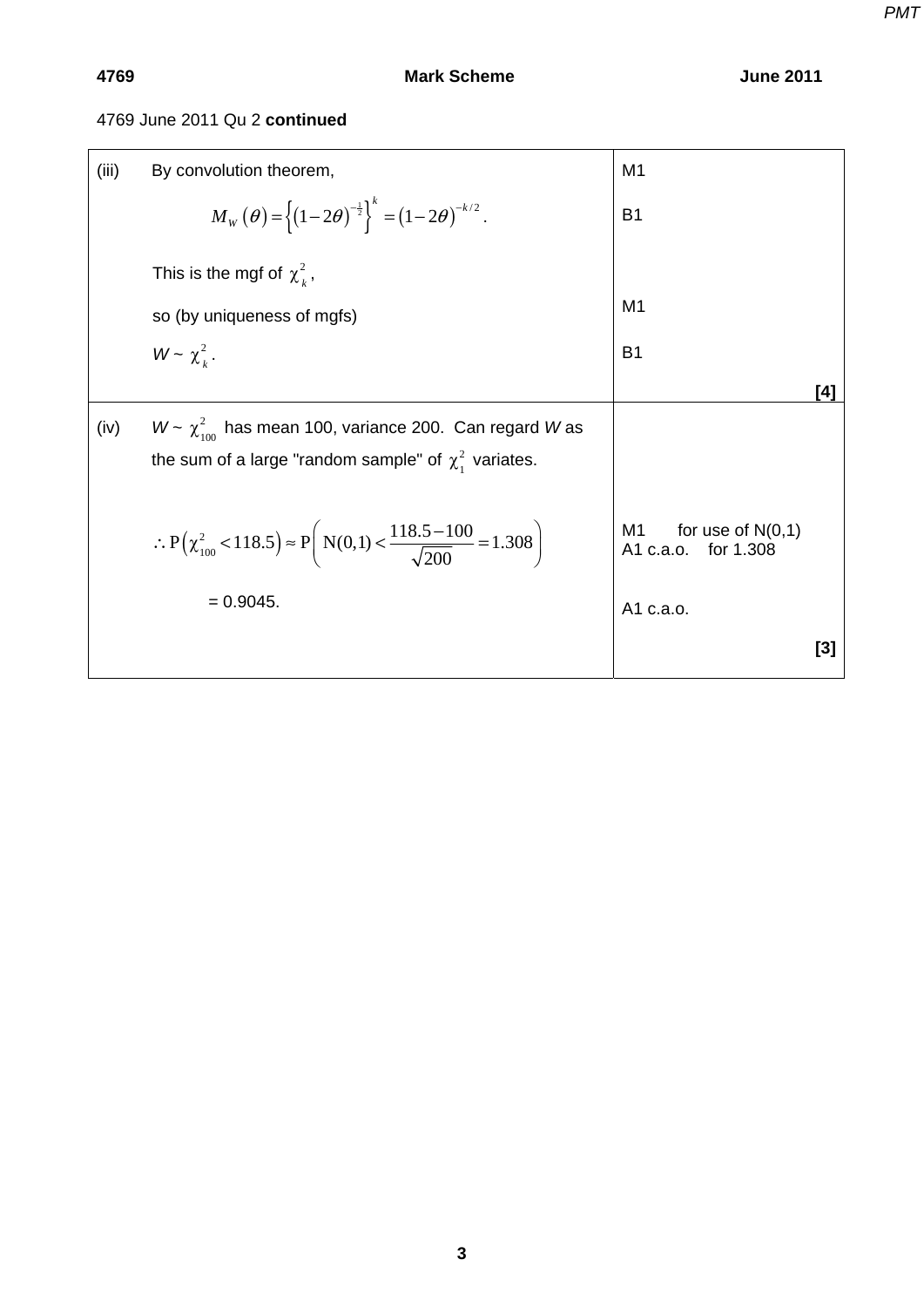## 4769 June 2011 Qu 3

| (i)   |                                                                                           |                                                                                                     | 8 separate B1 marks<br>for components of<br>answer, as shown                                                     |
|-------|-------------------------------------------------------------------------------------------|-----------------------------------------------------------------------------------------------------|------------------------------------------------------------------------------------------------------------------|
|       |                                                                                           | Type I error: rejecting null hypothesis [B1] when it is true [B1]                                   | Allow B1 out of 2 for P()                                                                                        |
|       |                                                                                           | Type II error: accepting null hypothesis [B1] when it is false [B1]                                 | Allow B1 out of 2 for P()                                                                                        |
|       |                                                                                           | OC: P(accepting null hypothesis [B1] as a function of the<br>parameter under investigation [B1])    | P(Type II error   the true value of<br>the parameter) scores B1+B1                                               |
|       |                                                                                           | Power: P(rejecting null hypothesis [B1] as a function of the<br>parameter under investigation [B1]) | P(Type I error   the true value of<br>the parameter) scores B1+B1.<br>"1 - OC" as definition scores zero.<br>[8] |
| (ii)  | $X \sim N(\mu, 25)$ $H_0: \mu = 94$ $H_1: \mu > 94$                                       |                                                                                                     |                                                                                                                  |
|       |                                                                                           | We require $0.02 = P$ (reject H <sub>0</sub>   $\mu = 94$ ) = P( $\bar{X} > c$   $\mu = 94$ )       | M <sub>1</sub>                                                                                                   |
|       |                                                                                           | = $P(N(94, 25/n) > c) = P(N(0,1) > \frac{c-94}{5/\sqrt{n}})$                                        | M1 for first expression<br>M1 for standardising                                                                  |
|       | $\therefore \frac{c-94}{5/6} = 2.054$                                                     |                                                                                                     | for 2.054<br><b>B1</b>                                                                                           |
|       | We also require $0.95 = P$ (reject H <sub>0</sub>   $\mu$ = 97)                           |                                                                                                     |                                                                                                                  |
|       |                                                                                           | = $P(N(97, 25/n) > c) = P(N(0,1)) > \frac{c-97}{5/\sqrt{n}}$                                        | M1 for first expression<br>M1 for standardising                                                                  |
|       | $\therefore \frac{c-97}{5\sqrt{n}} = -1.645$                                              |                                                                                                     | B1 for -1.645                                                                                                    |
|       |                                                                                           | ∴ we have $c = 94 + \frac{10.27}{\sqrt{n}}$ and $c = 97 - \frac{8.225}{\sqrt{n}}$                   | M1 two equations<br>A1 both correct<br>(FT any previous<br>errors)                                               |
|       | Attempt to solve;<br>$c = 95.666$ [allow 95.7 or awrt]<br>$\sqrt{n}$ = 6.165, $n = 38.01$ | Take n as "next integer up" from candidate's value                                                  | M <sub>1</sub><br>A <sub>1</sub><br>c.a.o.<br>A <sub>1</sub><br>c.a.o.<br>A <sub>1</sub><br>$[13]$               |
| (iii) | Power function:                                                                           | step function from 0<br>with step marked at 94<br>to height marked as 1                             | G <sub>1</sub><br>G <sub>1</sub><br>G <sub>1</sub><br>Zero out of 3 if step is wrong way<br>round.               |
|       |                                                                                           |                                                                                                     | [3]                                                                                                              |

*PMT*